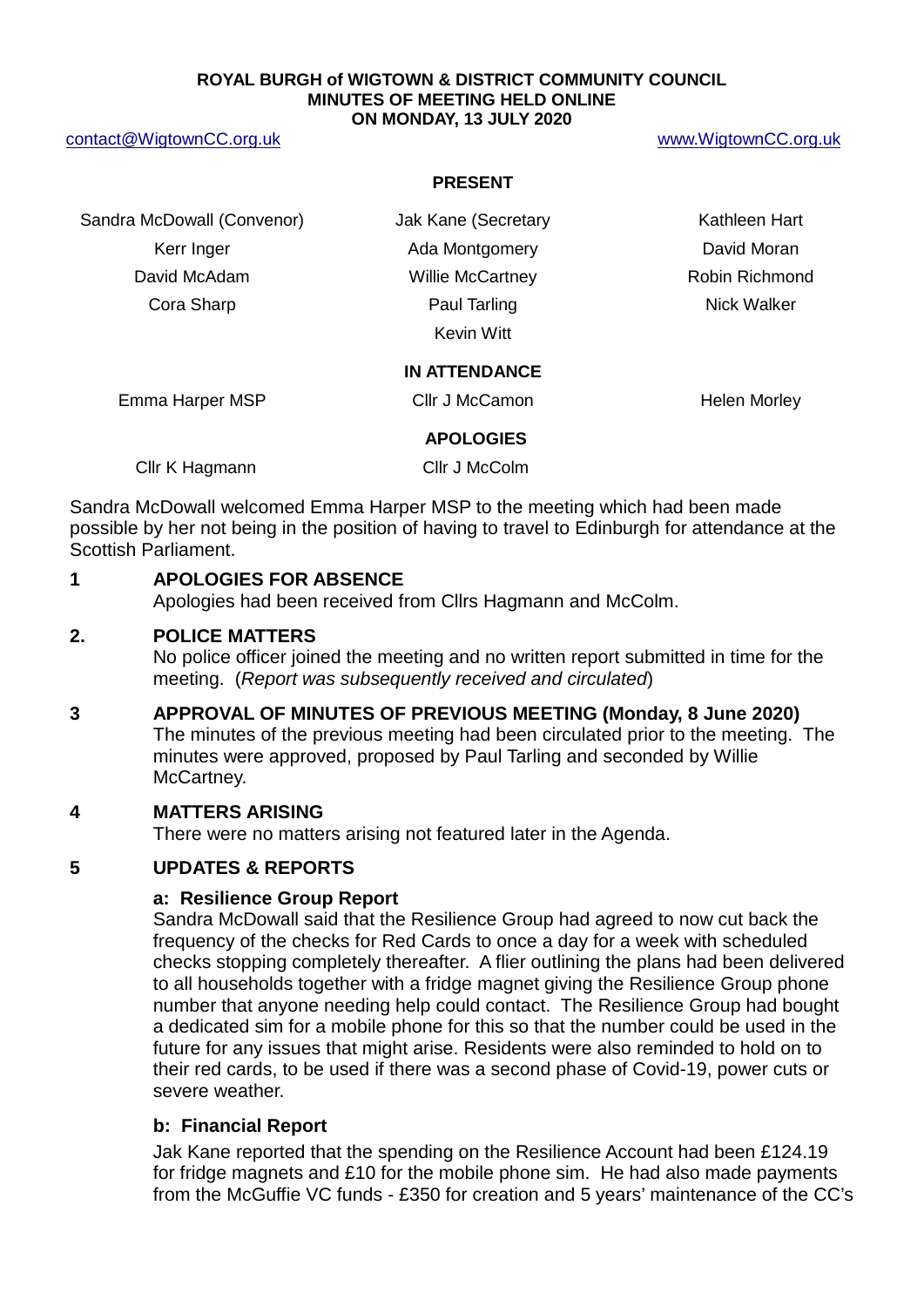WWI website and £28.96 for blank DVDs so that the celebration DVD could be reproduced.

# **c: Consultations WP**

A Consultation Report had been circulated giving details of the DGC consultation on the Review of the Scheme for the Establishment of Community Councils in Dumfries and Galloway. The proposed changes aimed to improve and update the terms and provisions of the Scheme including the Casual Vacancy Election process, Preconditions to the Release of Discretionary Grants to Community Councils, and

developing the use of virtual meetings and other remote methods.

It was agreed there was nothing contentious in the proposed changes but that the CC should take the opportunity of putting forward a couple of suggested changes to the discretionary grant process.

The Scheme amendments required the discretionary grant application to "*be submitted... as early in DGC's financial year (1 April to 31 March) as possible*" but did not require DGC to produce the relative application early in the financial year.

The revised Scheme also listed the 'Preconditions to Release of Discretionary Grant' that Community Councils had to meet but no requirement on the Council for release the grant timeously once the Preconditions had been met.

In 2019-20 the Community Council did not receive the application form until October 2019 with payment not received until January 2020 – three months after submission of the application with the preconditions met and more than nine months into DGC's financial year.

It was agreed that a consultation response should be submitted asking that the Council should be required to provide the grant application form within two months of the CC's AGM and payment released within two months of the application being submitted.

# **d: Planning WP.**

Nick Walker had circulated a report prior to the meeting that only gave updates on the position of earlier applications. Subsequently he circulated an update that advised that the application re 4 North Main Street was back on the planning portal but the invalid letter and requests for more info for the application had got out of chronological order Everything was now in hand and planners expected a decision on the application soon. No explanation had been given for the glitch that had seen the application temporarily disappear from the planning portal.

Following the WP's report being issued, a new application had been registered in connection with the Change of Use from Holiday Accommodation to Gift Shop at 1 North Main Street, Wigtown. Neighbours had no problem with the proposal and the property had been used as a .pop-up shop in the past during the Book Festival. It was recommended that no submission be made and this was unanimously agreed. Cllr McCamon did not participate in the discussion of the Planning issues.

# **e: Town Square Development Working Party Update**

Sandra McDowall had circulated notes on an online meeting that the Working Party had arranged with Grant Coltart of DGC to discuss the proposed installation of electric vehicle charging points in Wigtown.

Grant advised that the larger towns of Stranraer, Castle Douglas, Dumfries and Langholm had been identified as hubs but smaller settlements were also being considered and he was keen to work with Wigtown to explore the possibility of installing the infrastructure in the town. He had been in contact with SPEN to see if this could be done alongside their planned undergrounding works but had not been informed of a start date. David Jones, SPEN, who is coordinating the proposed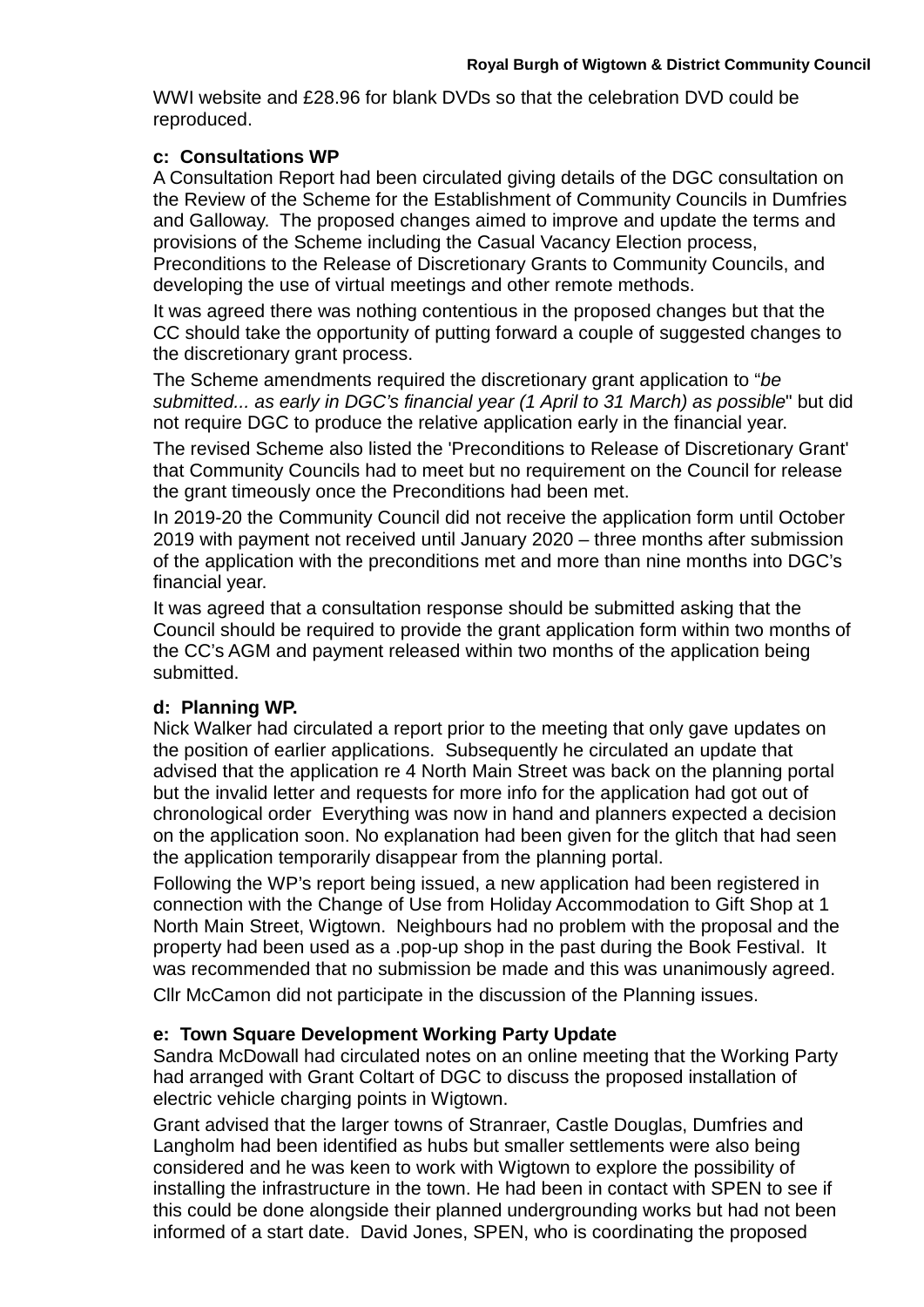works in North Main Street, had subsequently undertook to contact the delivery teams with regard to timescales for the entire project but envisaged North Main Street being done in the autumn of 2020.

Various issues, including the target users of the charging points, the type of chargers required and the location were discussed. It was agreed that the main users would be tourists and local visitors but there could be some local residents in the future. To enable greater flexibility of use it was agreed that we should opt for rapid charging as well as overnight charging points. A number of possible locations were suggested, including the lorry park, close to the transformer or South Main Street opposite the flats. It was agreed that the area opposite the County Buildings should be avoided, given its regular community use.

Grant agreed that he would work up a few proposals so that there would be options to consider and he hoped to be in a position to produce these in a couple of weeks. He would also investigate possible sources to match fund the contribution available from his budget.

# **6 WIGTOWN RECOVERY SUGGESTIONS**

**T**here had been some suggestions that marquees should be located in the parking spaces in South Main Street or in the McGuffie VC Memorial Gardens to provide covered spaces for people to sit and that other measures could perhaps be introduced using recently launched sources of funding. It was agreed that the logistics involved mean that this was not something the Community Council could lead on and that cafes, restaurants and pubs around the square would be better placed to lead on this.

# **7 DRAFT SECTORAL MARINE PLAN FOR OFFSHORE WIND ENERGY**

Crown Estate Scotland (through ScotWind Leasing) had asked potential offshore windfarm developers to register their interest in leasing one or more of the Draft Plan Options before 5 August 2020. Marine Scotland's Sectoral Marine Plan was still going through the consultation process so the leasing round had launched with reference to the draft Plan and not a final version. Once the draft Sectoral Marine Plan for Offshore Wind Energy plan had been passed, Crown Estate Scotland (CES) would call for actual applications for Option Agreements a month later and they currently expected a closing date for these applications to be in the range from October 2020 to early 2021 with decisions given four months after the Closing Date.

By offering developers an Option agreement, CES would give the developer confidence in undertaking the time-consuming and expensive work to collect information and prepare applications for consent, *viz* Planning. A developer with an Option Agreement would know that they would be able to obtain a lease before making this investment. The Option Agreement will set out the terms on which Crown Estate Scotland would grant such a lease, only in the event that the developer succeeds in obtaining all the necessary consents. A lease will only be awarded once all the key consents and permissions have been obtained from the relevant regulatory authorities including Marine Scotland.

Jak Kane had written to Marine Scotland for clarification on the progress of the Marine Plan's consultation and they had agreed to keep the CC informed.

# **8 CORRESPONDENCE, ETC**

- **a.** *Police Scotland Monthly Report* The June report had been received on 10 June and circulated.
- **b.** *Save the Monastery Field –* An email had been received from a group titled 'Save the Monastery Field'. The Community Council were not in a position to discuss any proposals for the site until such time as a Planning application had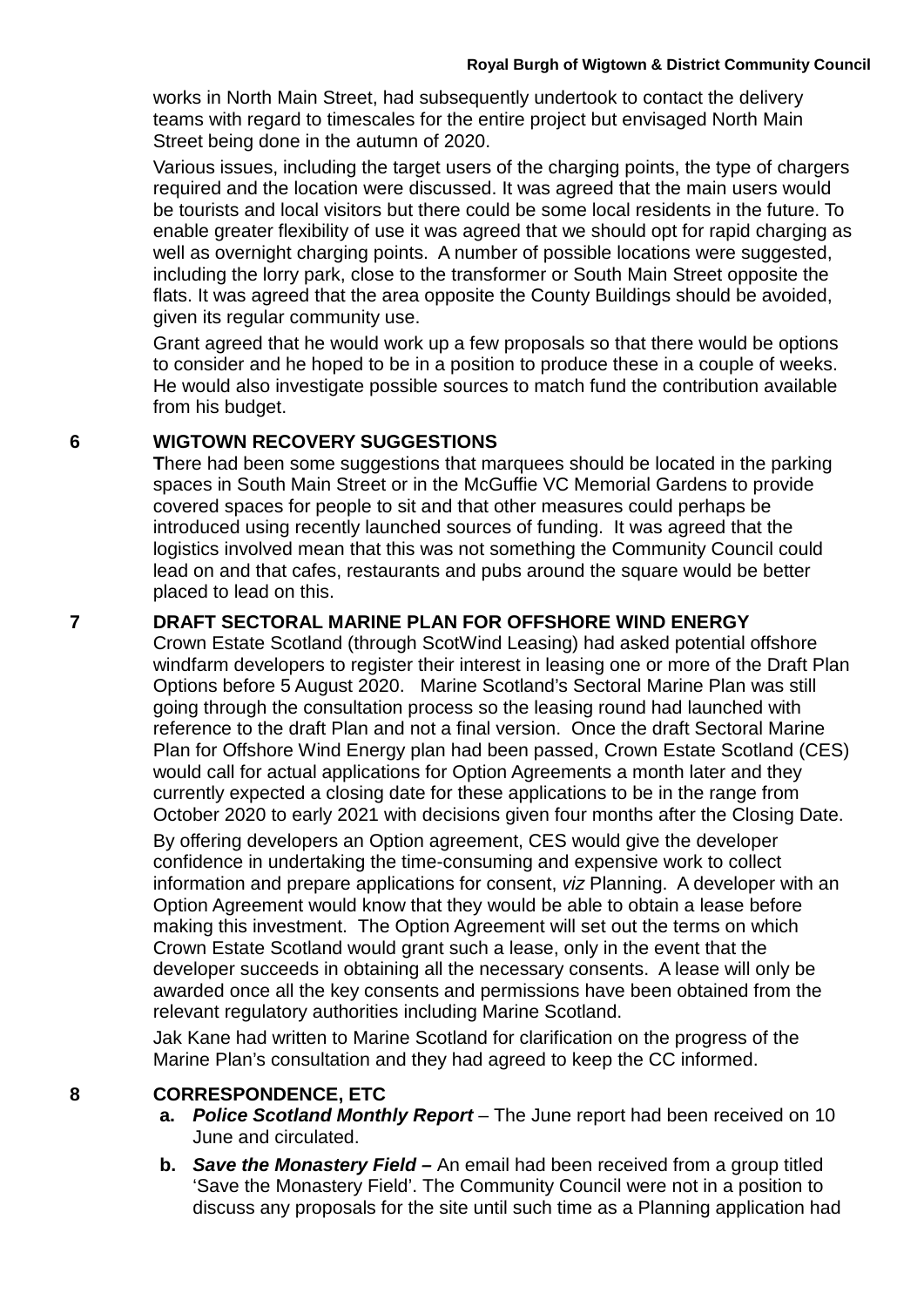been submitted. It was pointed out that the site more properly should be referred to as Black's Field close to the Friary and not the Monastery.

- **c.** *DGC Waste Strategy –* Cllr Hagmann had written to confirm that DGC had agreed that the rollout of new wheelie bins for household recycling in Wigtownshire would start in Autumn 2020. Accordingly the collection from the Black recycling boxes would not be recommenced in the interim.
- **d.** *Scottish Police Authority (SPA) –* The SPA was asking for views, thoughts and experiences of people who had any Covid-related contact with the Police.
- **e.** *Connecting Scotland –* the programme that had been set up by the Scottish Government to provide equipment to help digitally excluded get online and help them to access the services and support they need an help them to keep in contact with friends and family had been launched. The scheme was not open to individuals to apply direct.
- **f.** *Paths for All (PfA) –* Jak Kane had received confirmation that PfA had agreed the CC's application for a grant of £1,500 towards the purchase of a rough mower, strimmer and PPE for maintenance of paths around Wigtown. Jak had also taken part in a webinar on Path Grading which had been a grant condition.
- **g.** *Drains –* Blocked road drains in North and South Main Streets had been reported and the Council had scheduled the repairs.
- **h.** *Bird Hide, Wigtown Harbour –* Anna Johnson, DGC Countryside Development Officer had confirmed that work had been started at the hide and the materials required to complete the re-roofing was expected on site before the end of the week. Once the work on the hide was complete, one of the Council Rangers would repair the boardwalk.
- **i.** *Mercat Cross*  Foliage had been spotted growing in several points on the recently refurbished Mercat Cross again and the issue had been reported to the Council. Karen Brownlie, DGC Community Assets Manager said she would arrange for Property & Architectural Services' Clerk of Works to investigate.

# **9 COUNCILLORS' ISSUES**

*Emma Harper MSP* said that there was a high level of concern from some locals with the return of tourism visitors to the area and with the recent cluster of COVID-19 cases in the Annan/Gretna area. There was also concern that there could be a second serious outbreak in winter exacerbated by the flu season. She asked that the Community Council keep in touch as any feedback would be helpful

*Cllr McCamon* said that in a region reliant on agriculture and tourism it was important that a balance be found between return to business and safeguarding against viral spread. The Council had published its Town Restart Strategy with a view to revitalising the local economy, and to promote community confidence by attracting people back to the hubs of our communities, and encouraging everyone to shop local, but shop safe.

There had been recent local reports of problems being caused by wild campers not clearing up after themselves across the region and similarly the Council was looking for feedback from local people.

There had been reports of wild camping in Galloway Forest Park with lots of rubbish being left at the Raiders Road and Talnotry.

# **10 ANY OTHER BUSINESS**

*'Alternative' Wigtown Week* – Working with other Community members, Ada Montgomery had drawn together a week of community events which could be carried out within the Government's social distancing guidelines with the events organised